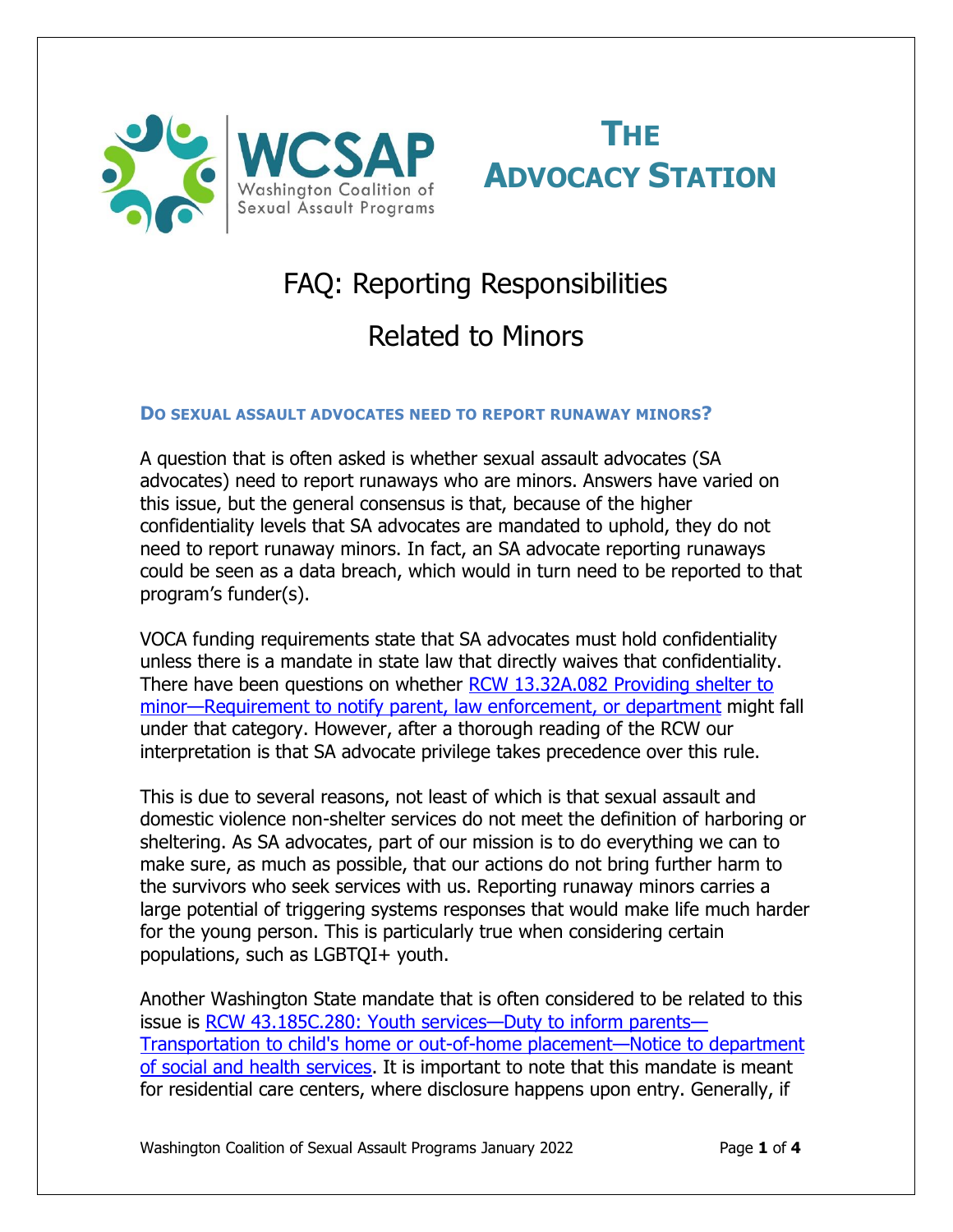your program is a non-residential shelter, or provides "unlicensed services", then you are not required to report.

## **What does best practice look like?**

It is important to set your program up for success by setting up best practice procedures.

To begin with, do not make it your practice to ask if someone is a runaway. It is important to remember that houseless minors are not always runaways, oftentimes the situation is much more complicated than that- such as when a youth has been kicked out of their home. Additionally, a youth's status in regards to being a runaway does not impact the services you can provide - i.e. you can still provide housing referrals and assistance.

It is also a good idea to consider that, should you feel the need to report, that you do so once the youth is no longer with you. A good example of best practice procedure is demonstrated below by one of the youth trafficking programs who was contacted in regards to this question:

> "What (program) has always done is if we are made aware that a youth has an active pick-up order (previously called run warrants) we notify the social worker, probation officer or LE within 24 hours; and never when the youth is with us, only after we are no longer in their presence. If a youth discloses being a runaway without disclosing knowledge of an active pick up order, or that their parent/guardian has called them in as a runaway, we do not typically notify anyone."

Our general best practice guidance is that we always prioritize making mandated child abuse reports in collaboration with the youth so they can be as informed as possible. In these cases, letting the youth know that you can report after they leave can allow them to choose to be there or not.

If you are in doubt as to whether any of these requirements would apply to your program, it is always a good idea to double-check with your grant manager, any special conditions within your grant agreements, and WCSAP is always available to discuss issues as they come up.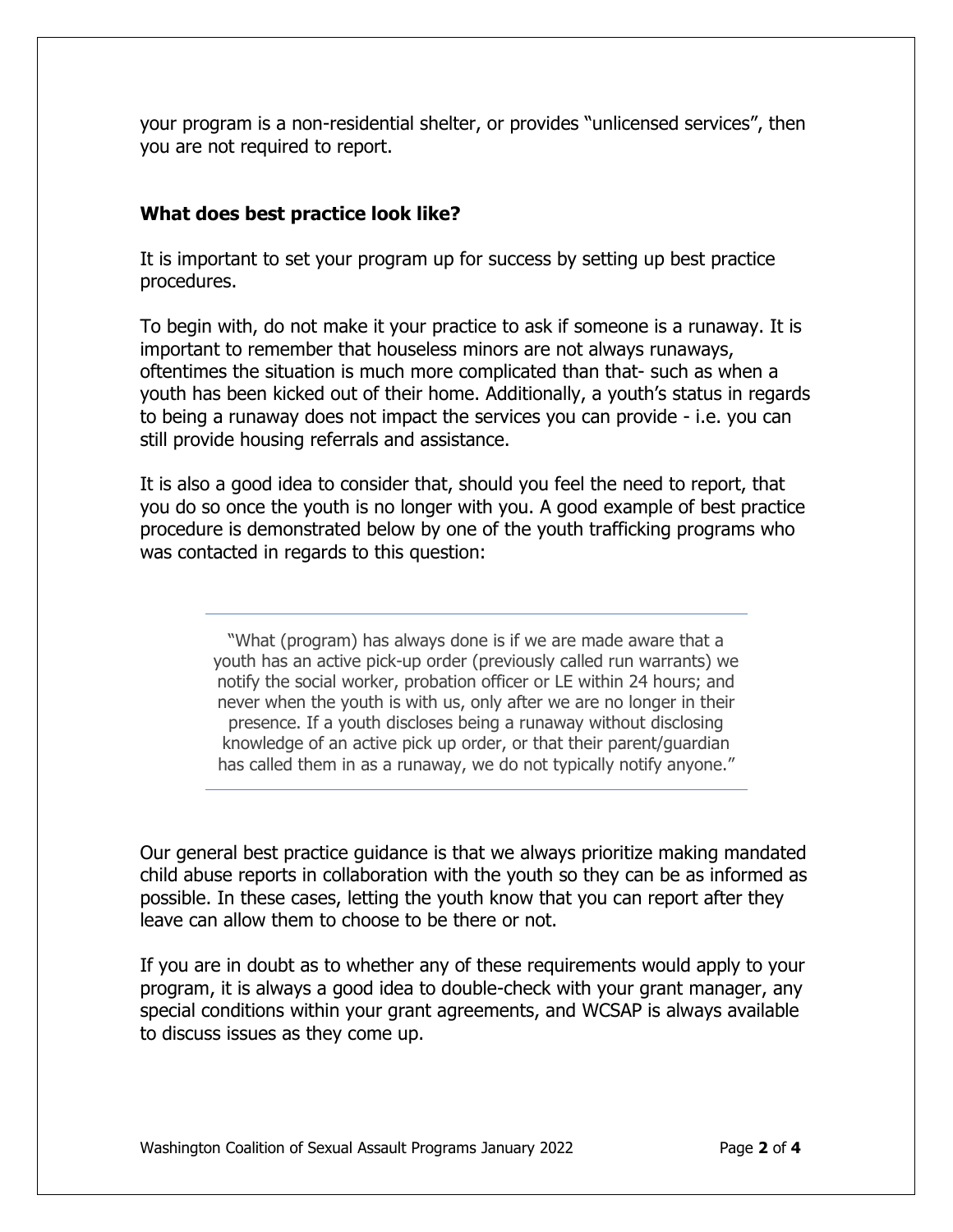## **DO SEXUAL ASSAULT PROGRAMS NEED PARENTAL CONSENT FOR MINORS TO RECEIVE SERVICES?**

This is another question that frequently comes up, particularly in connection with the issue of runaway minors. The answer is that, generally speaking, no, minors do not require parental consent in order to receive services.

Washington law expressly and implicitly provides minors with the right to access advocacy services. In order to fully effectuate these rights, minor victims must have agency in choosing the advocate, and that agency would be undermined if it required parental consent. This means that minors should be able to obtain sexual assault victim advocacy services without parental consent while in Washington State.

Additionally, communications between a minor and the minor's sexual assault advocate may be protected from parental access under Washington and federal law. Advocacy records are confidential, and although parents generally have rights over their minor-child's records, those rights are not absolute. (NCVLI, 2013)

## **What does best practice look like?**

Because we strive for INFORMED consent, it is a better practice to have a standard age where informed consent can be given that is reflected in agency policy.

While advocates are able to provide services to children of all ages without parental consent, a best practice is  $13+$  to ensure that the minor is giving informed consent. This is a solid age threshold because there is no parental consent requirement for minors 13 years of age or older to receive inpatient or outpatient mental health and substance abuse treatment. Furthermore, the parents will not be notified without minor consent per [RCW 71.34.530.](https://app.leg.wa.gov/rcw/default.aspx?cite=71.34.530)

It is important to have a policy that outlines any age distinctions, as well as a practice for evaluating informed consent on those under the age of 13, or any other situation when a parent or non-offending caregiver may need to provide informed consent for services. If the minor is younger than 13 years old, you will want to create a practice where you can show the advocacy recipient was able to give informed consent for services.

Your program will need to set some internal guidelines on how you could evaluate that on a case by case basis. The "Mature Minor Doctrine" outlines this ability to give consent if they are capable of understanding or appreciating the consequences of a medical procedure. In determining whether the patient is a mature minor, providers need to evaluate the minor's age, intelligence, maturity,

Washington Coalition of Sexual Assault Programs January 2022 Page 3 of 4